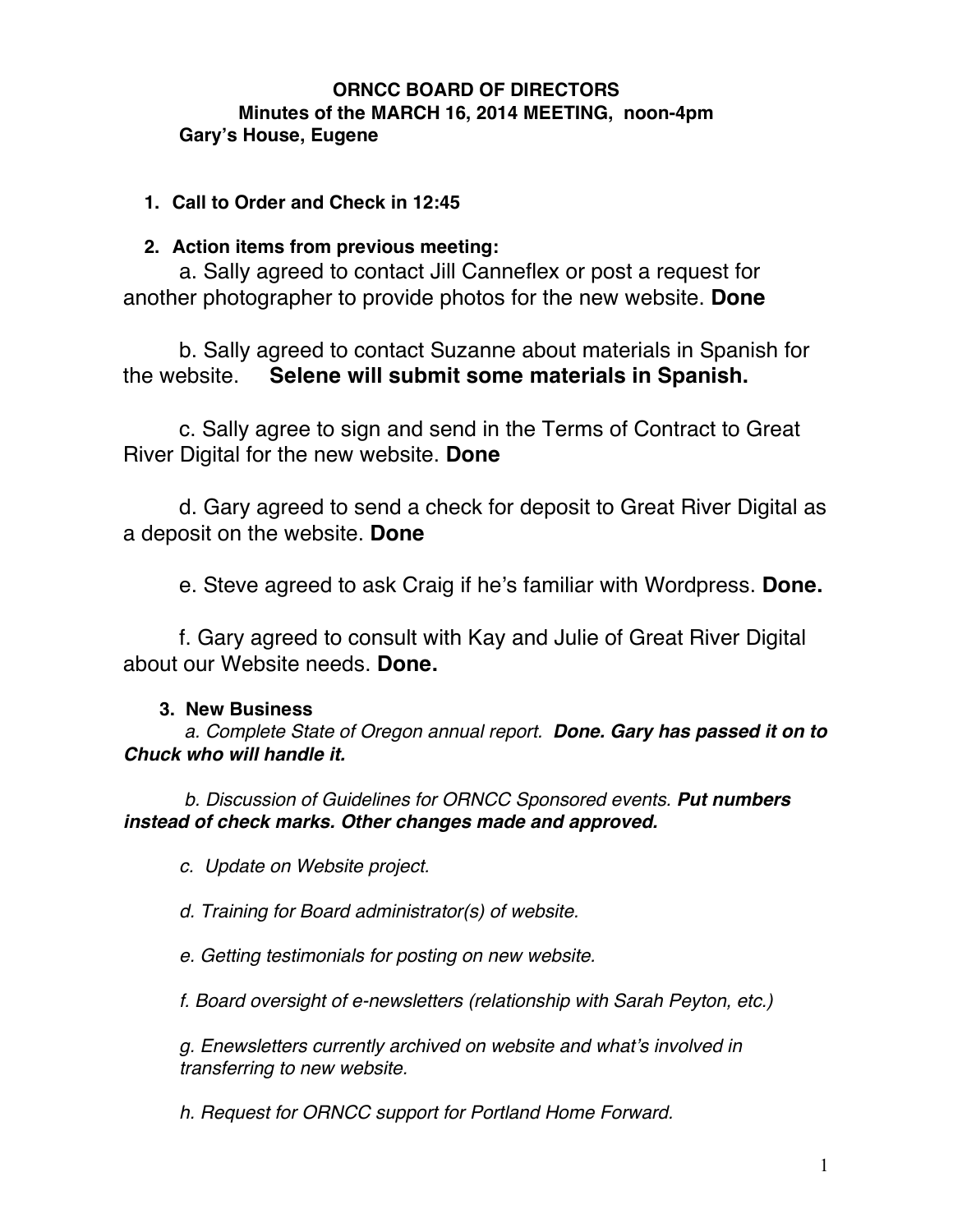## *h. Discussion of request from Home Forward for training the residents.*

*Sally will be the board liaison with the staff re training. Get clear what their need is. How many people would be trained?*

*If ORNCC decides to pay a trainer, the job will be offered to all 5 certified trainers in Portland. First we want to clarify if we offer to train the staff rather than or before training residents.*

## *c, d, e, f, g. Discussion about the new website.*

*ORNCC will be signing a contract with Great River Digital for construction of a new website.*

*Gary has been in weekly contact with Kay and Julie of Great River digital. The Board discussed multiple questions for Gary to communicate to Kay and Julie.*

## *Enewsletter archiving.*

*If old newsletters can be archived without adding pages to the website, we would like that option.*

## *Changes to Regional areas:*

*Eugene/Springfield Southern Or area, Ashland/Medford/Grants Pass Bend/Sisters/Redmond Corvallis/Albany ADD: Other Oregon*

*Contact Us: have only "General" which will include the Board.*

*Under Independent Trainer and Consultants, change Counselors to Consultants. Oregon law has changed so only licensed people can be called "counselors."*

#### *People will sign up anew to be on this list in the new website.*

#### *Administrating the Site*

*Craig continues on a day-to-day basis. All Board members can have the training to be able to make some basic changes. This training can take place as a conference call.*

*Question for Gary to ask Kay and Julie: can a Board member review a post request made by a non-certified trainer and then post it?*

## *Events Calendar:*

*Change fall off to the day After an event ends*

*P.5 For workshops want a starting and ending time for every day of a workshop. Fred has found a way to do this on his Rose City website.*

*ORNCC special sponsored events can be featured on a Banner on the home page and on events page?. How can this be done?*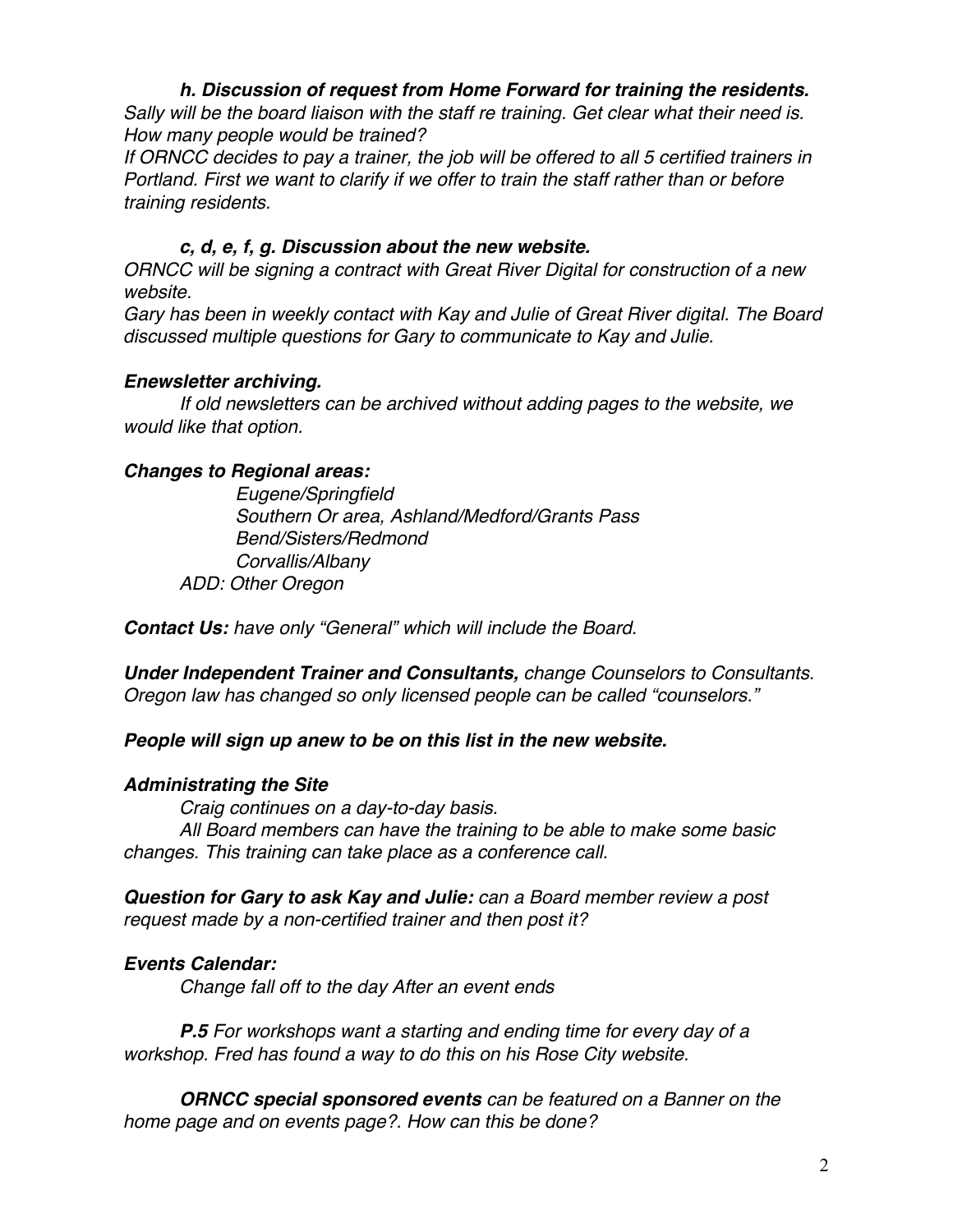### *P.6 Practice Group Info. Do not require location address. Add fee if any.*

#### *Registration and paying for events:*

*Options are Paypal or by check*

*Donations also Paypal or by check. Reiterate that ORNCC is a 501.c3 and donations are tax deductible*

### *Testimonials:*

*Can we add them as we go along rather than add them all now? Get about 6. Sally will contact trainers to send in testimonials.*

## *Newsletter:*

*We want a clear agreement with whoever is writing the newsletter. Makes sense to have one newsletter for the whole state with events listed by area in which they take place.*

*Do we have the webmaster or us be the one to send out the newsletter to the whole state?*

*Sally will talk to Sarah Peyton to find out if she wants to continue putting together the newsletter.*

*Enewsletters can be archived and accessed when they're archived at MailChimp.*

*Emails: It's important for Board members to be able to identify that an email has come by way of the ORNCC site.*

*Multiple Language Support: Selene will provide a "What is NVC" document in Spanish and a Feelings and Needs list.*

*Selene will field inquiries in Spanish.*

#### *The board chose to use Backup Buddy services for \$80/year.*

*Maintenance plan: agreement to use Tier One plan. \$75 a quarter.*

**NEXT MEETING: APRIL 20 4-6. PHONE CONFERENCE. If a lot to discuss, 3-6.**

**Appendix: Guidelines for ORNCC Sponsored Events.**